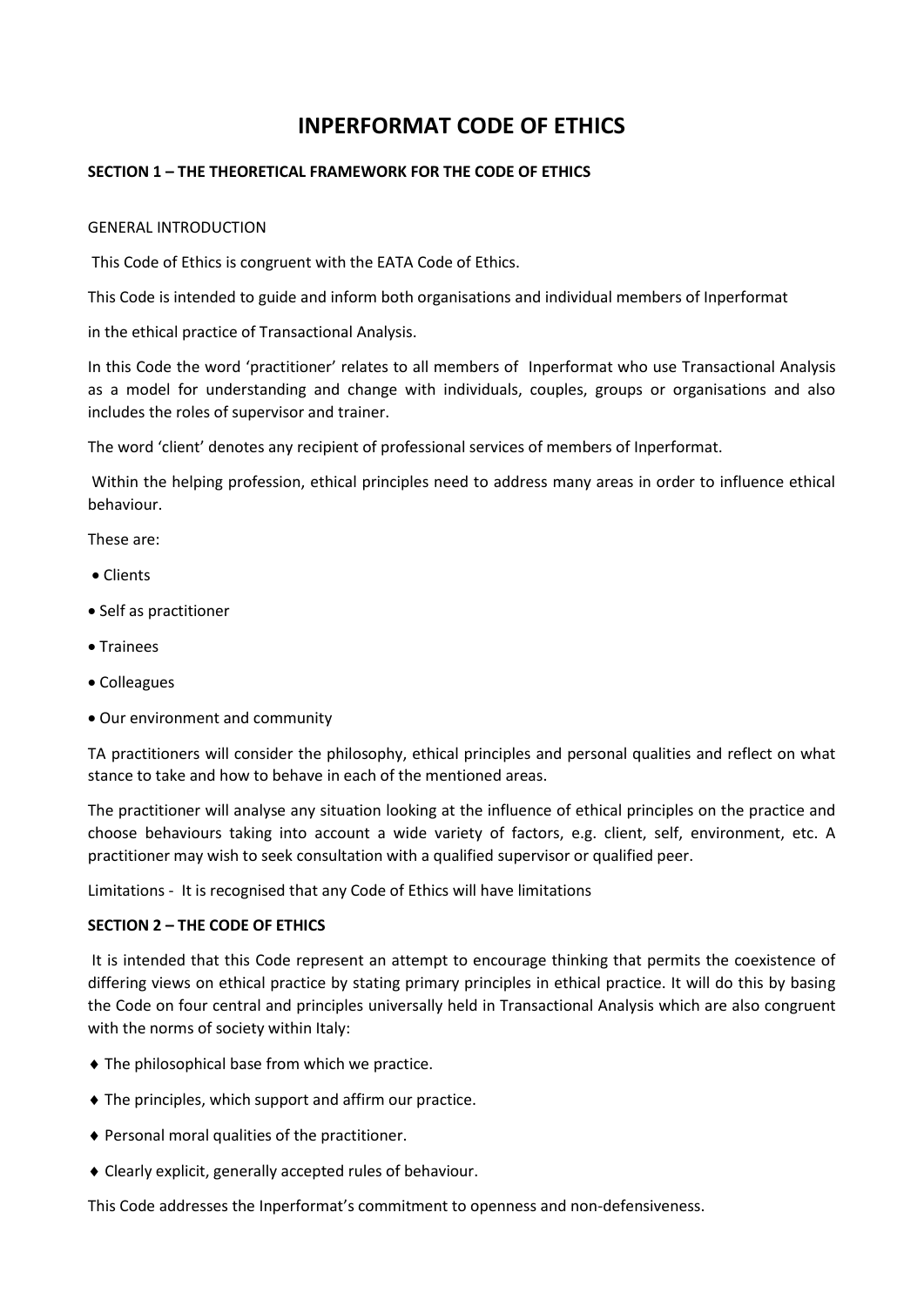It is encouraged that concerned individuals raise their questions, concerns, suggestions or complaints with someone who can address them properly. In the case of an Inperformat member, in the first instance, it might be with their supervisor, trainer or qualified peer who is in the best position to address an area of concern.

For members of the public this may be informally with a member of the ethics committee who can be contacted by telephone via 0039050 754346 or email [info@inperformat.it](mailto:info@inperformat.it)

However, if complainants are not comfortable speaking with their supervisor, trainer etc. or are not satisfied with their response, they are encouraged to speak with someone on the Ethics Committee or Professional Practice Committee. Contact details can be found in the Inperformat website www.inperformat.it or on the above phone number.

Reports of violations or suspected violations will be kept confidential to the extent possible, consistent with the need to conduct an adequate investigation and appropriately address the ethical and professional issues involved.

## **The philosophical base from which we practice**

Our ethical practice must be grounded in our philosophy and the principles which support it.

Practitioners will encounter situations that are not covered by specific codes or will be faced with having to decide between principles. In such circumstances any chosen course of action only becomes unethical if it can be shown that the practitioner did not take appropriate care with due regard to the philosophy and principles of TA.

The fundamental philosophy of Transactional Analysis is widely known and universally accepted within TA, namely:

- Everyone is OK.
- Everyone has the capacity to think and influence their life by the decisions they make.
- Any decision can be changed.

Everyone is OK - This is defined here as meaning that whatever we may do or say, there is an essential core self that has value, dignity and worth. This core self has the potential and desire for growth and relationship. Acceptance of this philosophy ensures that the TA practitioner respects and recognises human rights and dignity.

The practitioner accepts difference whilst at the same time seeks to alleviate distress and suffering and encourage growth and health.

## **The Principles which support and affirm our practice**

We have two primary principles, which support and underpin our philosophy:

• Open Communication

This requires that a practitioner will seek to maintain clear overt communication in their professional dealings with both clients and colleagues. It also means that where practitioners are aware of ulterior transactions they will seek to make them overt. Berne emphasized the importance of sharing knowledge and insights with the client which is a central feature of this principle. Open communication means that all practitioners are clear in all matters of communication including, for example; advertising, information given about services, rules of confidentiality and working practice and disclosing information that might compromise the professional relationship.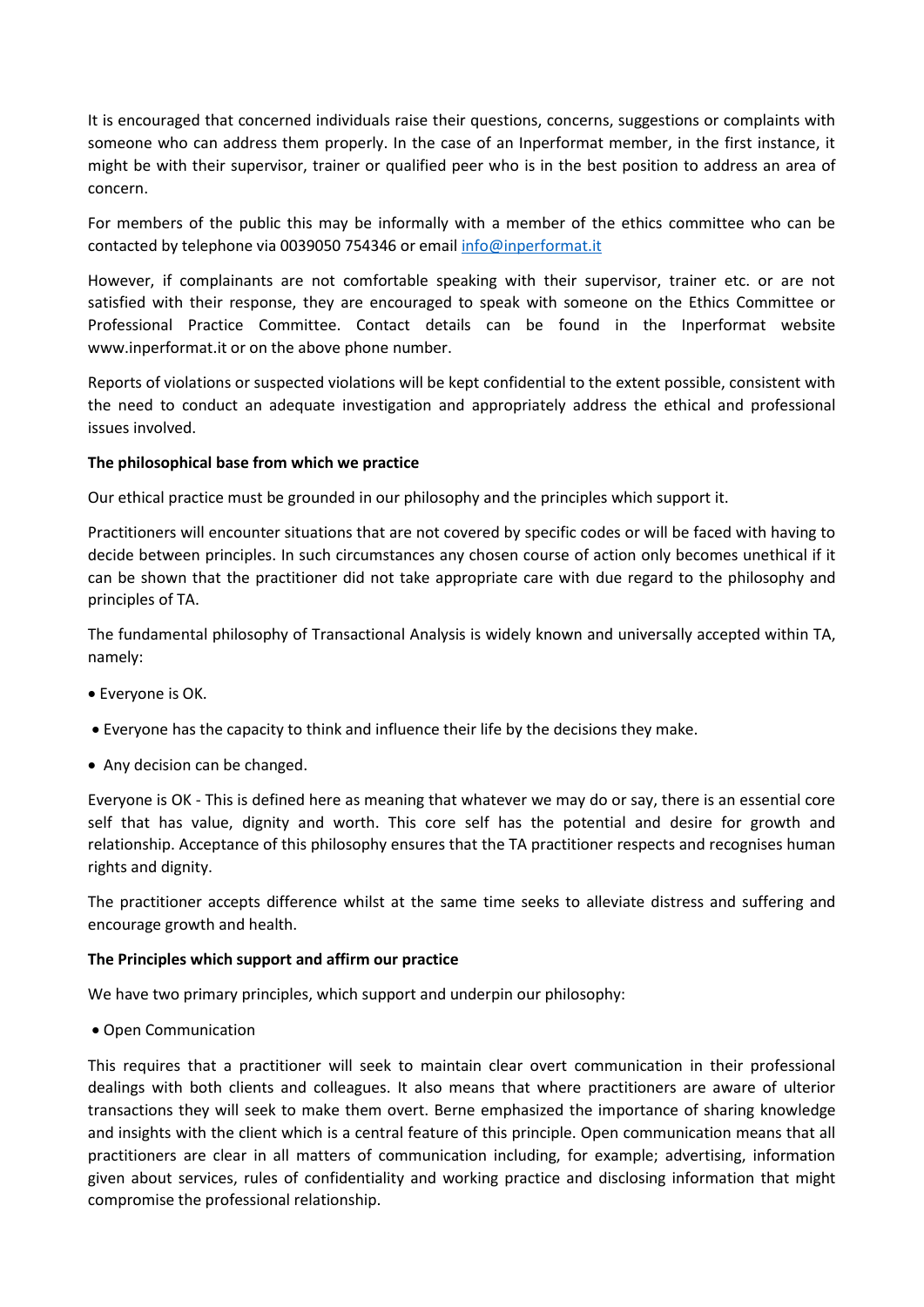## The Contractual Method

This requires that all contracts are both clear and explicit as to the nature and purpose of the professional relationship and that both parties to the contract have clear, functioning Adult thinking. The contractual method respects a client's right to be self-governing and encourages and emphasizes the client's and practitioner's commitment to an active process in enabling change. It means that practitioners seek freely given and adequately informed consent from their clients.

A further principle also guides our practice.

Above All Do No Harm

This was a central principle for Eric Berne. It requires that in all dealings with clients the practitioner seeks to avoid causing harm. To maintain this Principle practitioners are required to sustain competence through ongoing professional development, supervision and personal therapy where necessary.

All practitioners have a responsibility to confront, where appropriate, incompetence and unprofessional behaviour in colleagues, and co-operate in any organisational action against those who discredit the good name of Transactional Analysis.

Note on the Principles Observances of the above principles are central in encouraging and respecting the trust that clients place in the practitioner. All ethical practice can be judged against whether or not any action honours that trust. Personal moral qualities Ethical practice and moral action are inextricably linked with personal qualities.

All TA practitioners are strongly encouraged to aim for such qualities. It is recognized, however, that in any ethical process consideration of such qualities needs to be limited to their demonstration in professional practice.

Nevertheless if these qualities were not also demonstrated in an individual's personal life this indicate a lack of congruence and integration.

Integrity; Demonstrated in openness, congruence and straightforwardness in dealings with others.

Courage; The ability to act for what is believed as right in the face of fear, risk and uncertainty.

Respect; To show consideration and regard to others and to self and in the way that others perceive themselves.

Honesty; The capacity to demonstrate truthfulness, sincerity and trustworthiness in all interactions with others.

Compassion; The ability to experience concern and empathy for the suffering of another together with a desire to give support and help.

Humility; The ability to have a realistic understanding of one's own strengths and weaknesses.

Fairness; The ability to view events without bias or prejudice in order to inform decisions and take appropriate actions.

# **Obligatory Codes**

1. Inperformat members shall not exploit their professional relationship with any person to whom the Inperformat member is providing services in the member's field of specialization. 'Exploit' means 'to take unfair or selfish advantage of the member's professional relationship with the recipient of services, in any matter including, but not limited to, sexual or financial matters'.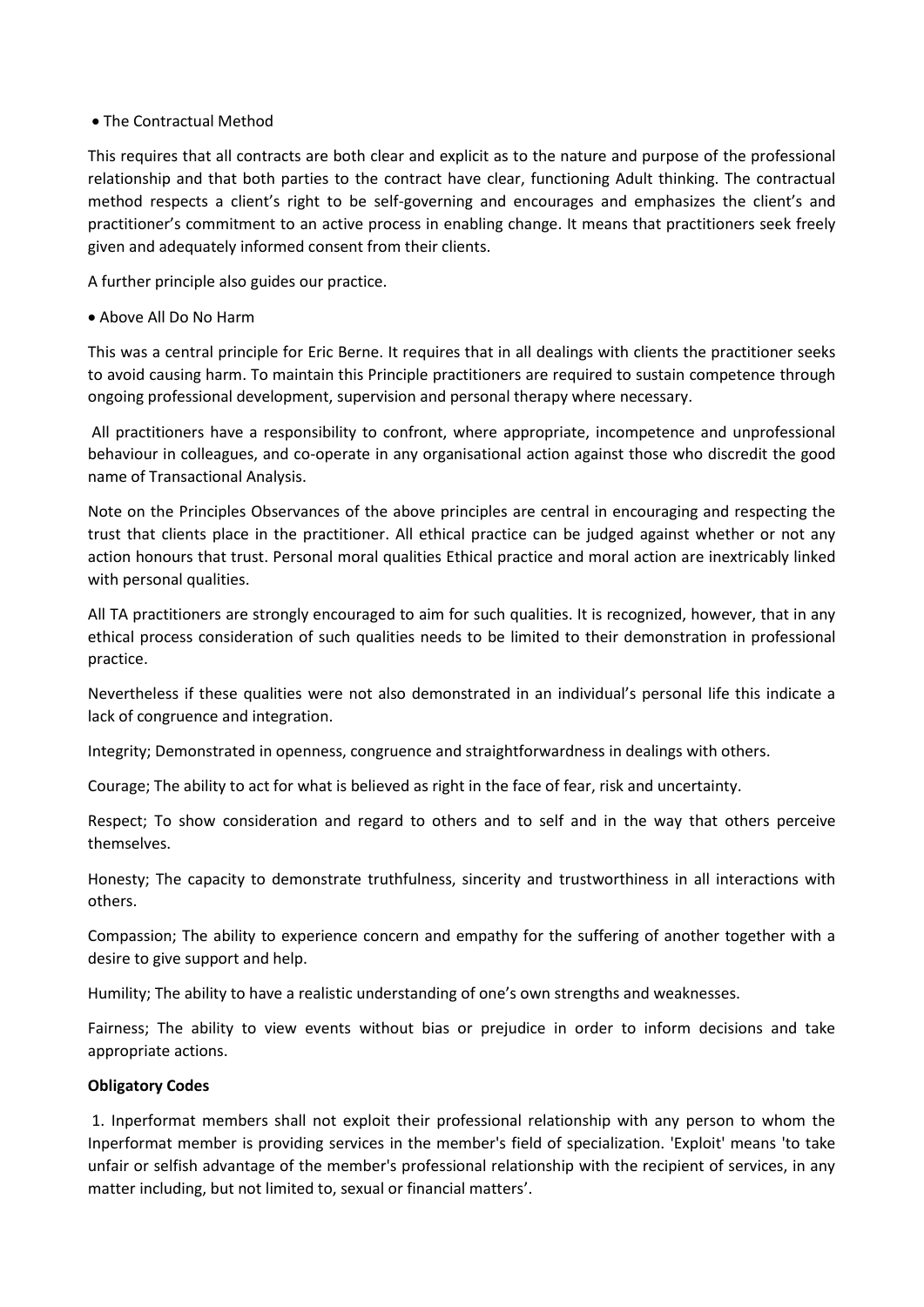2. Contracts with recipients of professional services shall be explicit regarding fees, payment schedule, holidays, and cancellation of sessions by client or practitioner, and frequency of sessions. The member shall make it clear whether the contract with the client is for therapy, training, supervision, consultancy or some other service.

3. Members of Inperformat will operate and conduct services to recipient of professional services taking conscientious consideration of the laws of the country in which they reside and work.

4. All communication between the member and the client shall be regarded as confidential except as explicitly provided for in the contract or in compliance with relevant law.

5. In the event that a complaint should be made against a member, that member shall co-operate in resolving such a complaint and will comply in all respects with the requirements of the Procedures for Handling Ethics Charges, which are current at that time. Failure to do so will, in itself, be considered a breach of ethics.

# **SECTION 3 – THE REQUIREMENTS AND RECOMMENDATIONS FOR PROFESSIONAL PRACTICE**

There has been much confusion about the status of a 'code' and this has led to confusion as to whether or not any breaking of a code of professional practice is, in fact, a breaking of an ethical code. For this reason the words 'code' and 'guidelines' have been replaced by 'requirements' and 'recommendations'.

Here requirements mean those regulations that are essentials to belonging to Inperformat, to the European Association of Transactional Analysis and, for psychotherapy members to the Codice deontologico of Ordine degli Psicologi.

Recommendations are those things that are held to be appropriate in order to maintain a high level of professionalism in our work (best practice) but are not compulsory. Clearly the omission or breaking of a requirement will necessitate an organizational response (e.g. suspension of being Registered with Inperformat) and not an ethical one.

The breaking of a recommendation may result in confrontation from a colleague. Examples of concern over professional practice includes such matters as false or misleading advertising, misuse of the logo, derogatory comments about another member, or a suspected breach of Professional Practice requirements or recommendations. Such complaints are assumed to be the result of oversight or lack of information on the part of the offending party. The individual concerned is contacted and asked to take action to correct the situation. If the person refuses, then it becomes clear that the offending action(s) was intentional and it may become grounds for lodging an ethical charge against the individual. If this is the case then the matter is referred to the Ethics Committee for action.

When there is not a clear violation, but rather a dispute between members, the matter may be referred to the Committee for information and advice. If it is considered appropriate, the Committee may also provide some level of mediation.

N.B. Failure to meet professional practice requirements or recommendations may also carry with it ethical implications.

## **Requirements**

1. Insurance: Practising members will take out Professional Indemnity Insurance to provide cover in the event of a legal suit, or other claims that may be made against them (this cover may be provided by the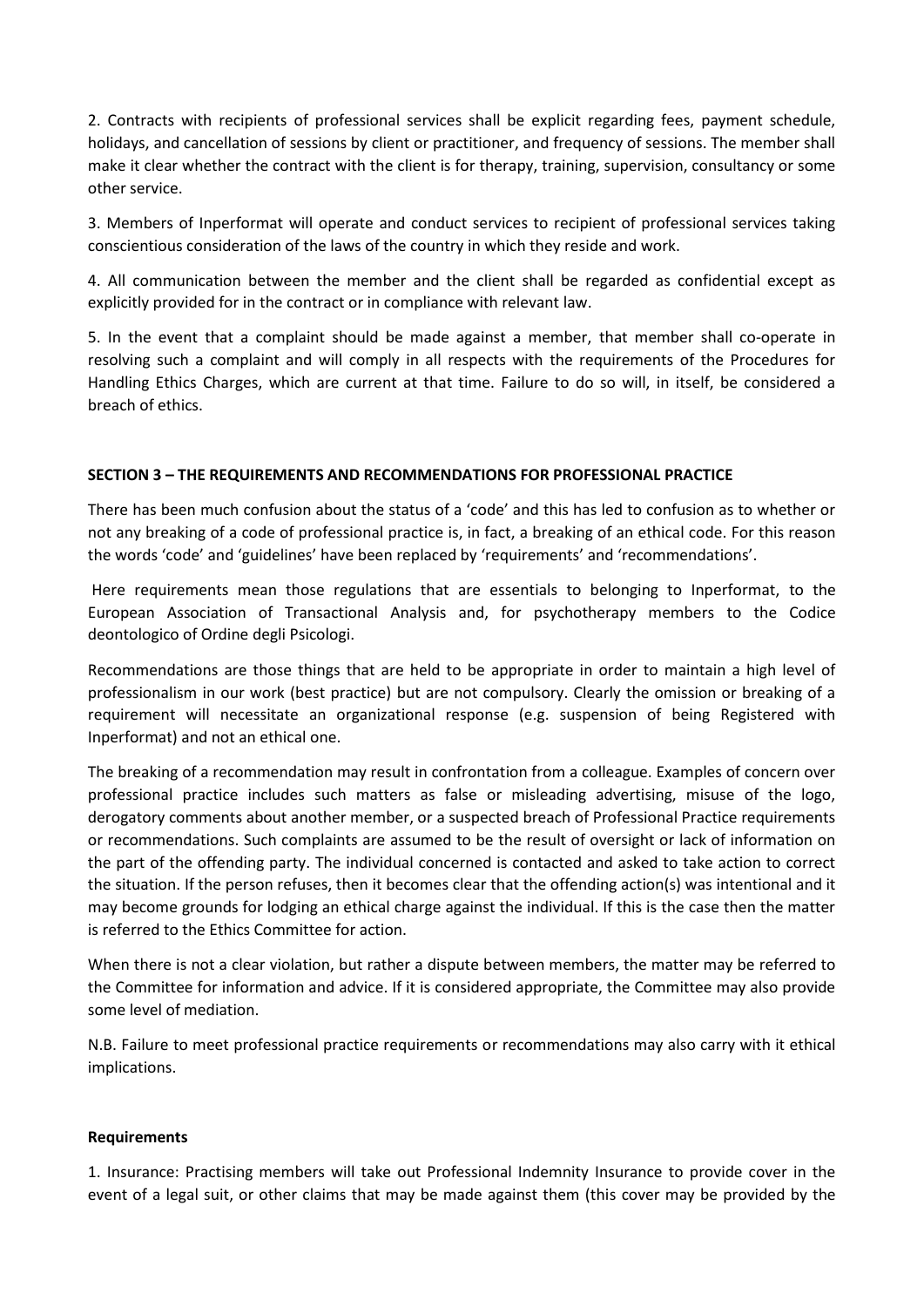member's employer). Members are advised to check their policy documents for clauses which may invalidate professional insurance e.g. disclosure of Professional Indemnity Insurance to a client. They are further advised to check that their insurance policy covers the full range of their professional activities, and that some provision for legal costs is included.

2. Qualifications: Members' statements concerning their professional qualifications and/or experience will be an accurate reflection of their status. Misrepresentation of qualifications may be illegal under the legal requirements for advertising and promotion that governs standards in commercial advertising and may jeopardize a member's present and future standing with Inperformat.

3. Supervision: All practicing members will ensure that they receive appropriate supervision of their work on a regular basis from someone who is suitably skilled and qualified in their chosen field. The recommendation is a minimum of eight times (minimum of an hour per occasion) a year for Certified members.

4. Medical Backup: (specifically applies to Psychotherapy and Counselling members). When a practitioner is working with a client who has a potentially serious medical or psychiatric condition, the practitioner shall ensure that he/she seeks appropriate medical support and advice for the continuation of treatment.

5. Duality of Roles: Members will avoid a duality of professional relationship in the following areas:

- Therapist/counsellor and supervisor to one person
- Therapist and examiner to one person.

6. Continuing Professional Development: Certified members are required to follow a process of continuing professional development which meets their learning and development needs as well as reflecting their specific working environments and field of application and personal interests. Practitioners are required to maintain professional competence in all areas of their work.

7. Equal Opportunities Policy: All practising members are required to adhere to Inperformat policy of equal opportunity and ensure that, as far as is reasonably possible, their services are available to all members of society. Training members will inform trainees of all fields of application in TA.

8. Recognition of Training Hours. Only Provisional or full Teaching Transactional Analysts can offer training leading up to recognition as a Transactional Analyst within Inperformat, EATA, or ITAA. A registered 101 Trainer who is a CTA may offer TA 101 training.

9. Maintaining Records: All members shall maintain records of sessions and these shall be kept confidential in a secure place. Except as agreed in the contract or in compliance with the law, information can be disclosed only with the client's' consent, unless the practitioner believes that there is convincing evidence of serious danger to the client or others if such information is withheld.

Clients must be informed that practitioners may discuss their work with their supervisors.

Supervisors and members of a supervision group shall treat material presented with the same care and confidentiality as provided for in the original contract. Particular care will be taken when presenting case material outside of the usual boundaries of supervision, e.g. for training or teaching purposes. In such cases where case material records are presented - whether printed, verbal, on tape, film, or video, or retrieved from electronic media - the client's consent in writing shall be obtained. Due consideration needs to be given as to the effect on the therapeutic relationship of asking the client's permission to use such material.

10. Maintenance of Professional Membership: All members are required to pay membership dues promptly. Training members are committed to maintain membership of Inperformat in order to fulfil membership obligations to EATA.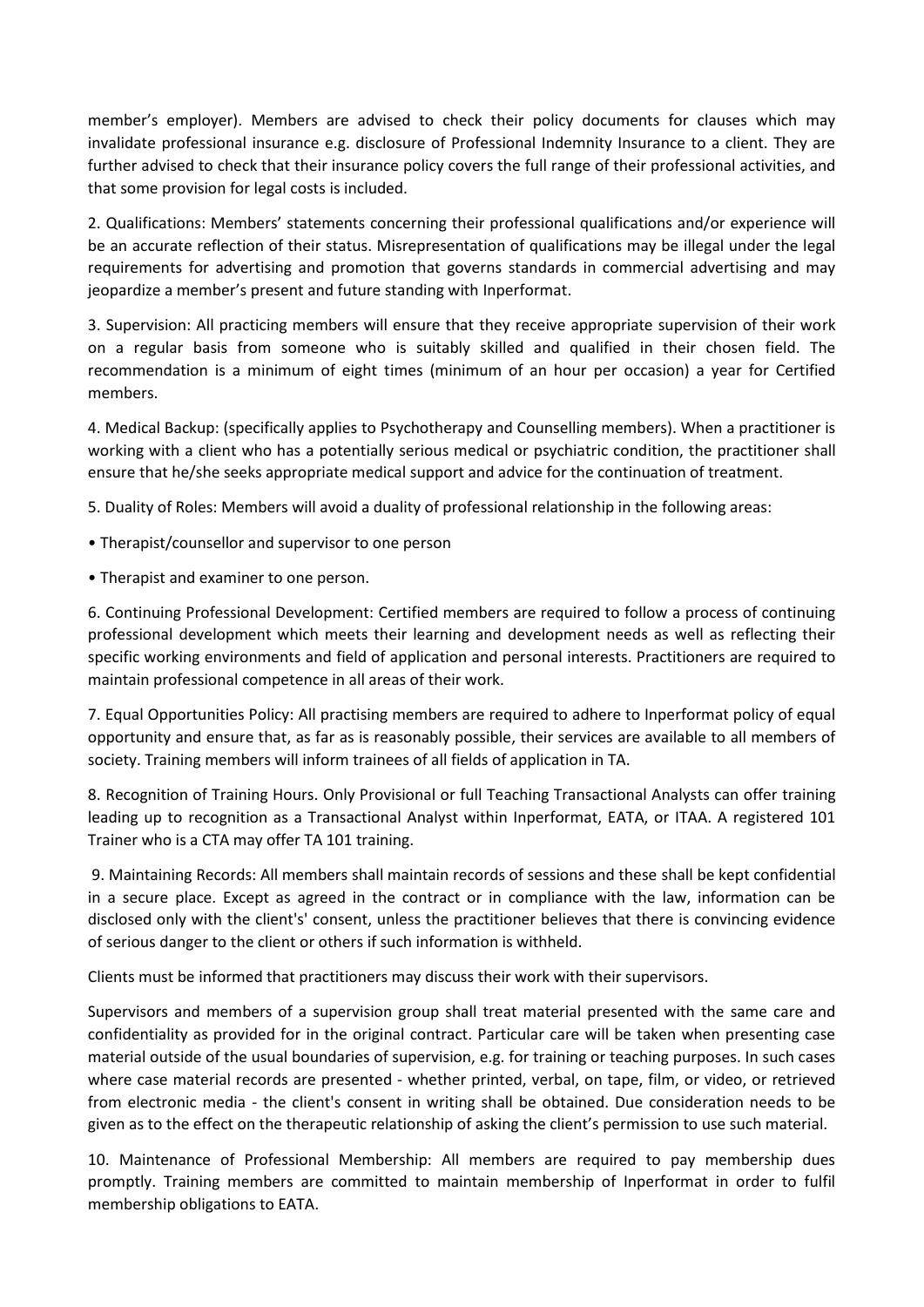11. Valuing, Maintaining and Developing Skills and Competence as a Practitioner (Certified or in Training). Practitioners are committed to expanding their range of skills and to recognize their limitations. It is part of their professional responsibility to seek information and advice from colleagues and also to refer clients to other professional services if this may be of benefit to the client. Professional services shall not be started or continued if the practitioner believes her/him-self unqualified to meet the client's needs. Psychotherapists and Counsellors have a particular responsibility to promote further study and research into psychotherapy theory and practice, as well as continue their personal development and the development of their own professional skills and understanding of psychotherapy. Practitioners shall continue in regular ongoing supervision, personal development, and continuing education and accept responsibility for seeking their own psychotherapy as necessary. Practitioners have a responsibility to themselves, their clients and their professional body, to maintain their own effectiveness, resilience and ability to work with clients. They are expected to monitor their own personal functioning and to seek help and/or withdraw from practicing, whether temporarily or permanently, when their personal resources are sufficiently depleted to require this.

#### **Recommendations**

#### Professional Etiquette:

Practitioners accepting clients for psychotherapy or counselling who are already in a professional relationship as a client with another psychotherapist, counsellor, psychologist or psychiatrist, will normally only do so following consultation with the other professional.

In doing so due account needs to be taken of the wishes and autonomy of the client.

 Practitioners will not accept as clients anyone with whom they may have a pre-existing and potentially prejudicial relationship. To do so may be considered unethical.

 For practitioners offering counselling or psychotherapy, they will not accept clients for therapeutic work who already have a counselling or psychotherapy contract with another practitioner unless it is specifically agreed with the all practitioners involved.

 Practitioners will not solicit trainees or clients from other practitioners. Solicit means to gain trainees by making insistent requests, pleas or bribing.

 Trainers will only agree to accept EATA training contracts with trainees who are under contract with another trainer following full consultation between all three parties.

 Practitioners will inform clients, and obtain their written permission, if they intend to use any material from the client for research or publication.

Practitioners will maintain clear, 'above-board' contracts with their clients.

Duality of Roles: (See also under Duality of Roles in the Requirements above): It is a recommendation that practitioners will, as far as is practically possible avoid a duality of the following professional relationship. This means avoiding the following, except in geographical areas where to do so would create considerable difficulties.

• Therapist/counsellor and Trainer to one person

**Fees**: Psychotherapy and Counselling practitioners are responsible for charging fees which are commensurate with their qualifications and experience.